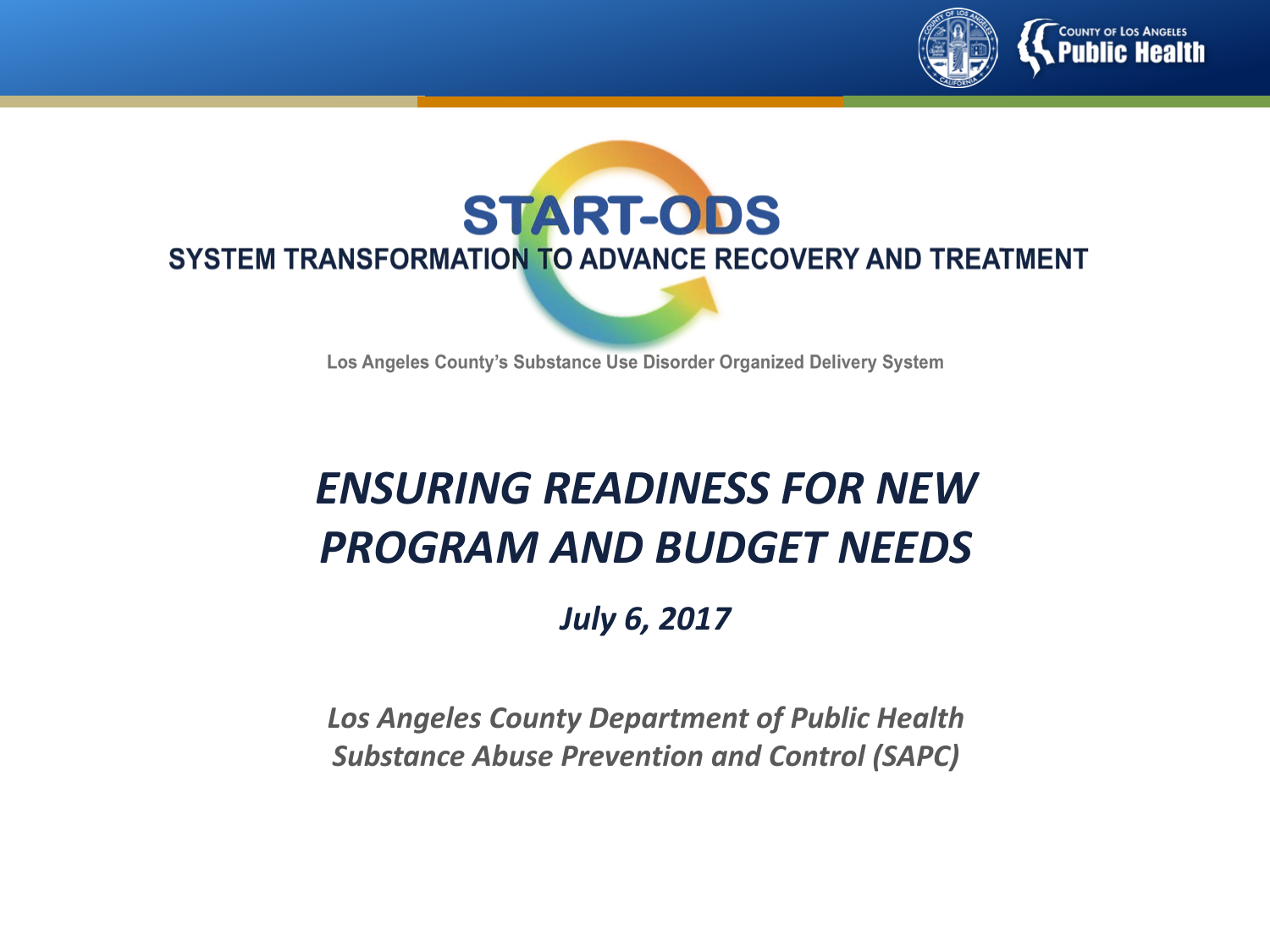

# *RESOURCES*

- DMC-ODS Finance and Rates Plan
- Treatment Rates and Standards Matrix
- DMC-ODS Budget Narrative
- DMC-ODS Budget Summary
- START-ODS Informational Brief #2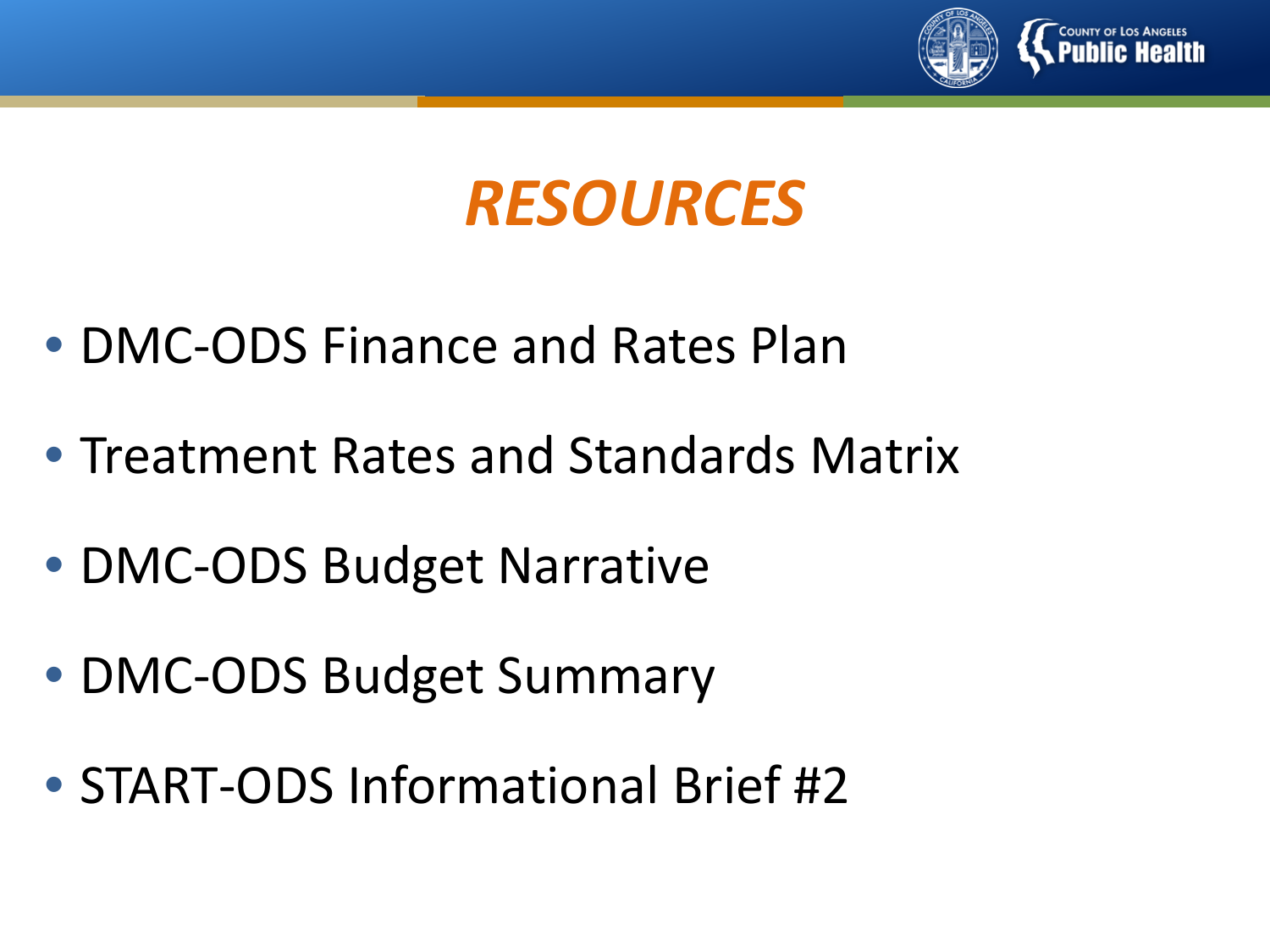

# **BUILDING IN COSTS OF NEW REQUIREMENTS INTO THE BUDGET**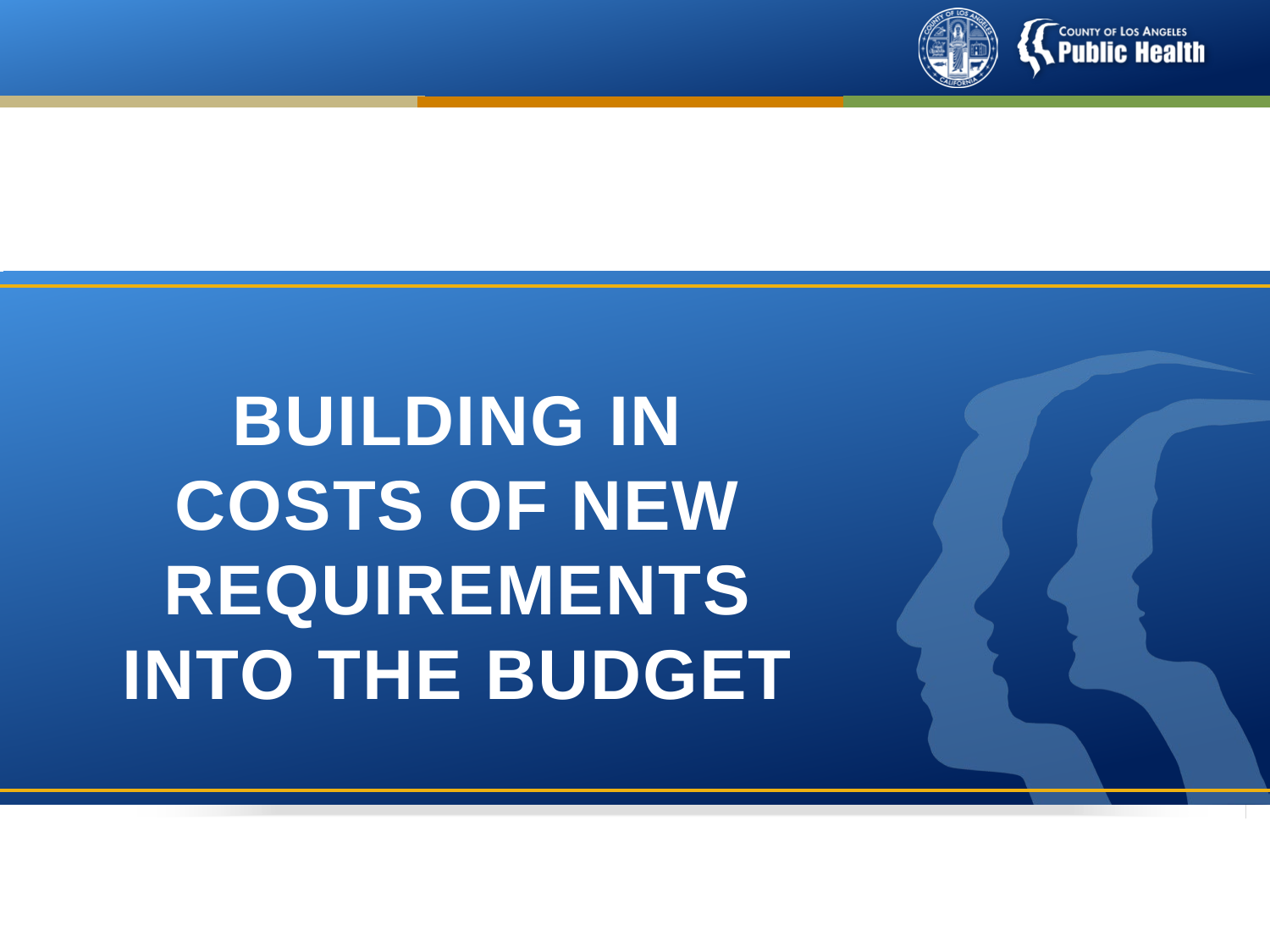

# **IMPLEMENTING NEW CLINICAL REQUIREMENTS**

*Clinical and counselor staff need to understand and be able to implement the following as part of patient care:* 

- ASAM Criteria & Medical **Necessity**
- Cognitive Behavioral Therapy
- Motivational Interviewing
- Culturally and Linguistically Appropriate Services (CLAS)

## **NEW REQUIREMENT TRANSLATING TO BUDGET**

**Topic**: Staff Training **Amount:** What is the projected cost at your agency?

- 1. How many staff need training?
- 2. How often are trainings?
- 3. Who will conduct the trainings?
- 4. Will SAPC trainings be enough?

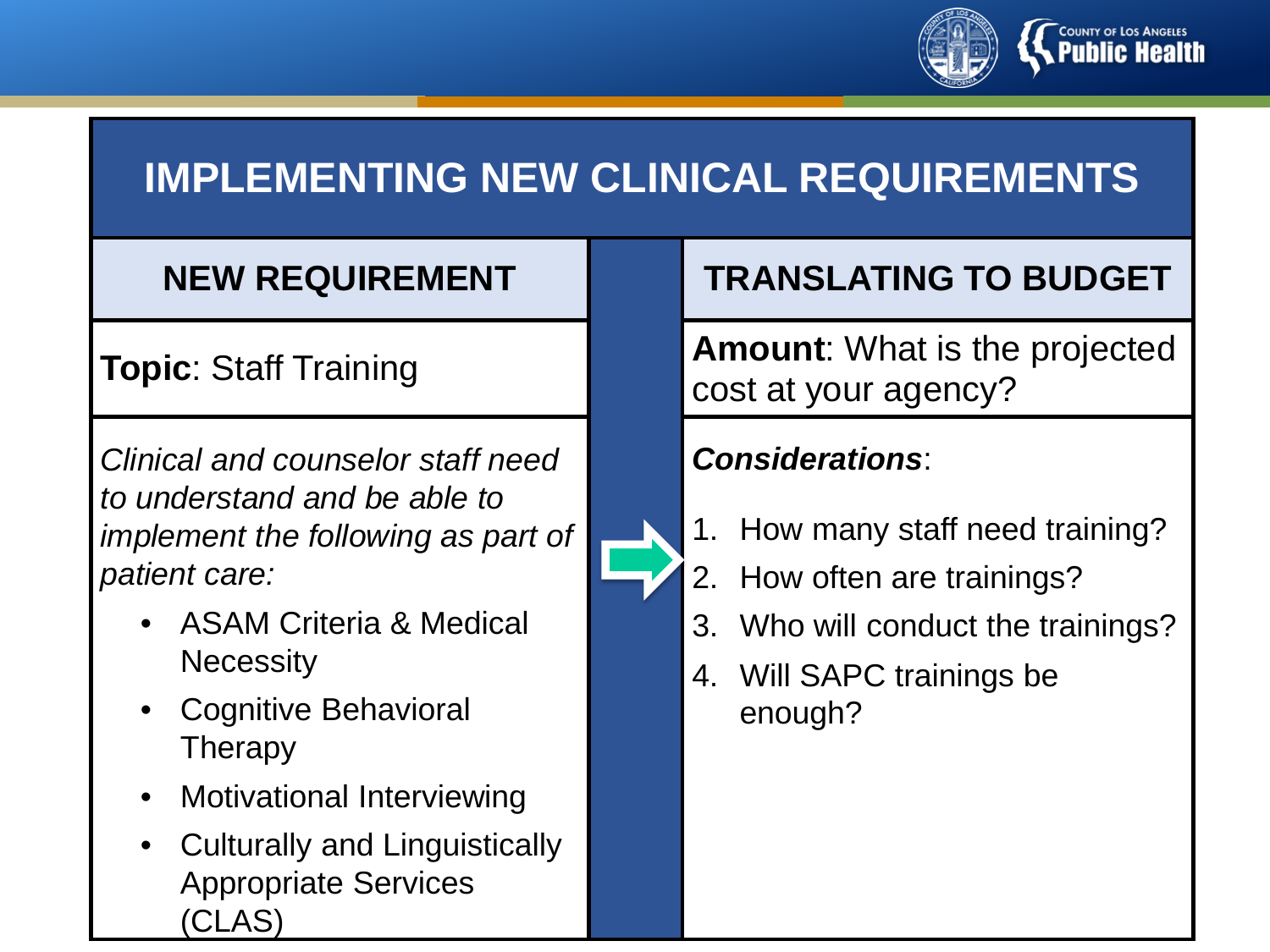

• The Change Companies<sup>®</sup> reduced the bulk discount minimum from 10 to 5 users (\$10.00 per course, per user, per year) for the annual ASAM eTraining subscription for Los Angeles County providers.

• Use the *1ETLA* and *2ETLA* discount codes when ordering either Module 1 or Modules 1 and 2 (for 5 or more users). Discount orders may be placed by calling 888-889-8866 and providing the correct code number.

• Single users may still access the courses by ordering online (<https://www.changecompanies.net/etraining/>) at the standard \$25.00 per course rate for 15-day access.

• Call Margaret Broyles at 1-888-889-8866 x130 or email [mbroyles@changecompanies.net](mailto:mbroyles@changecompanies.net) for more information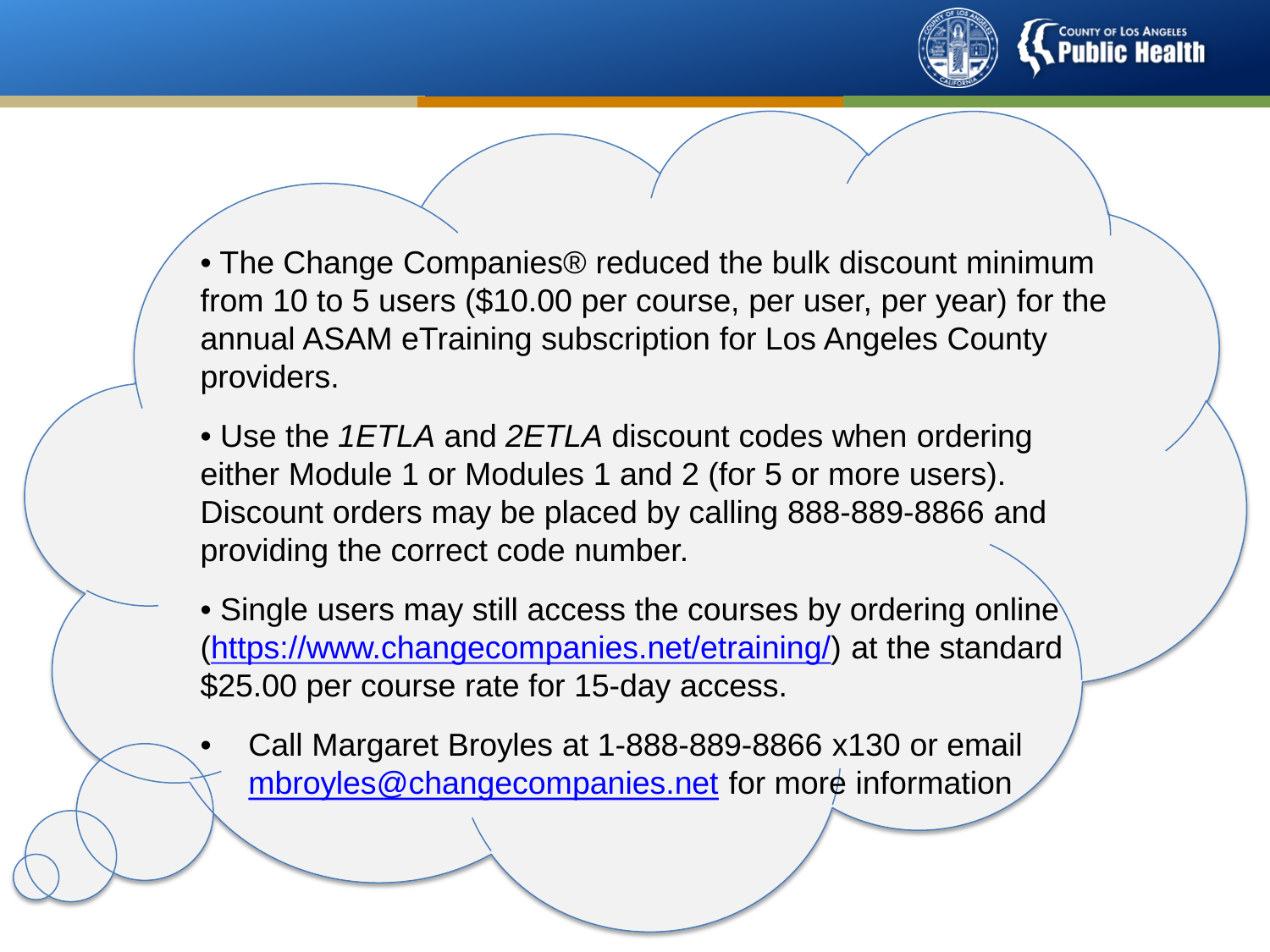

# **IMPLEMENTING NEW CLINICAL REQUIREMENTS**

**Topic**: Medication-Assisted Treatment (MAT)

*Medication-Assisted Treatment, including methadone, naltrexone, buprenorphine, and disulfiram must be offered as concurrent treatment options for individuals with an opioid use disorder. Each level of care needs to ensure staff can appropriately educate patients and serve individuals receiving MAT in regular program services.* 

### **NEW REQUIREMENT TRANSLATING TO BUDGET**

**Amount**: What is the projected cost at your agency?

- 1. Are staff trained?
- 2. Do policies reflect use of MAT by patients?
- 3. Are referral mechanisms in place?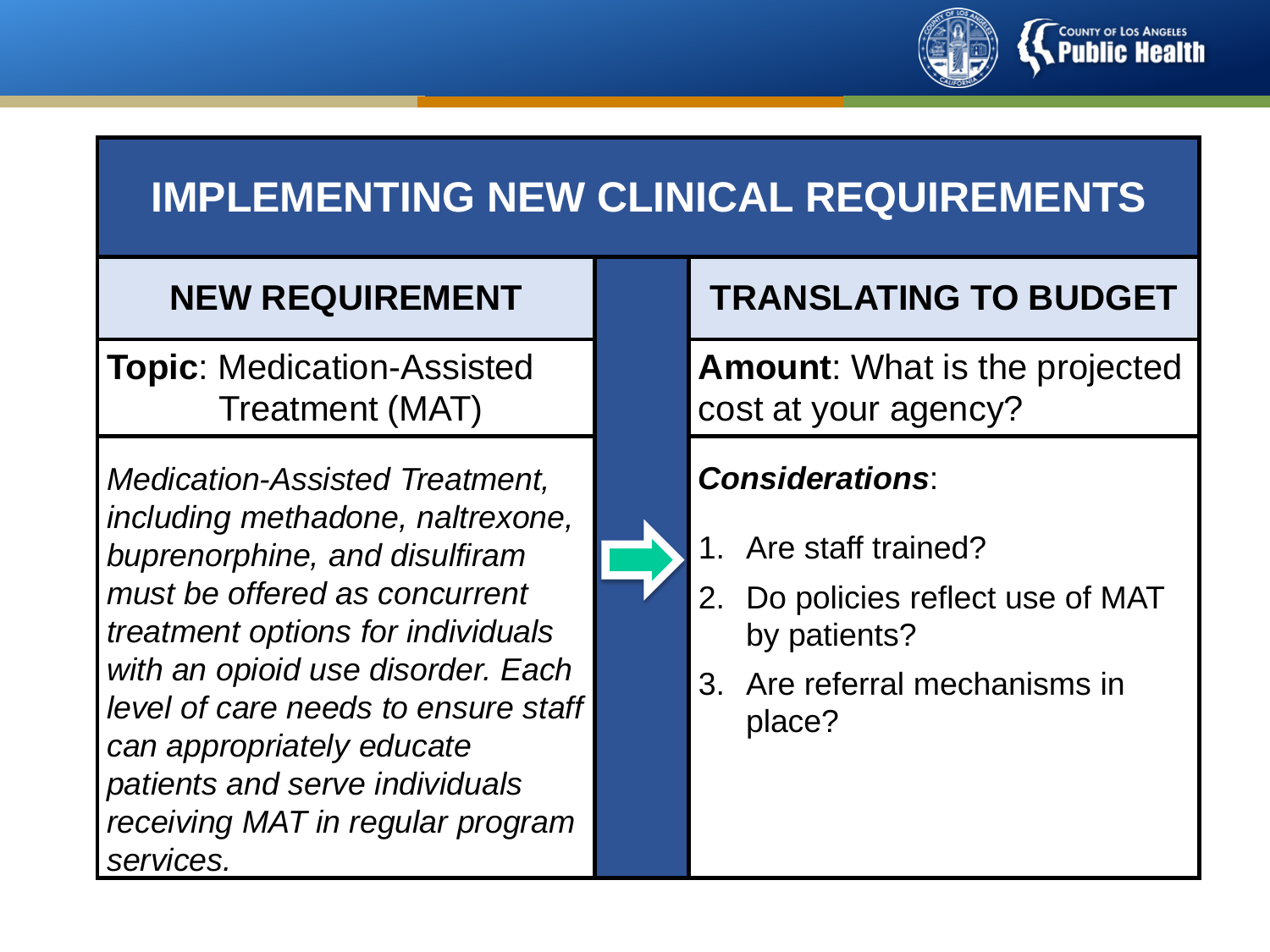

# **IMPLEMENTING NEW CLINICAL REQUIREMENTS**

*Licensed Practitioners of the Healing Arts (LPHA) can perform some functions previously performed by the DMC Medical Director. New staffing requirements for registered counselors will begin July 1, 2018 so ensure current and new staff meet requirements by that date.* 



### **NEW REQUIREMENT TRANSLATING TO BUDGET**

**Topic**: Qualified Staff **Amount**: What is the projected cost at your agency?

- 1. Will improved staff salaries or benefits increase retention and reduce turnover?
- 2. Would hiring LPHAs in addition to counselors improve patient care and outcomes?
- 3. Are managers needed for QA and billing management?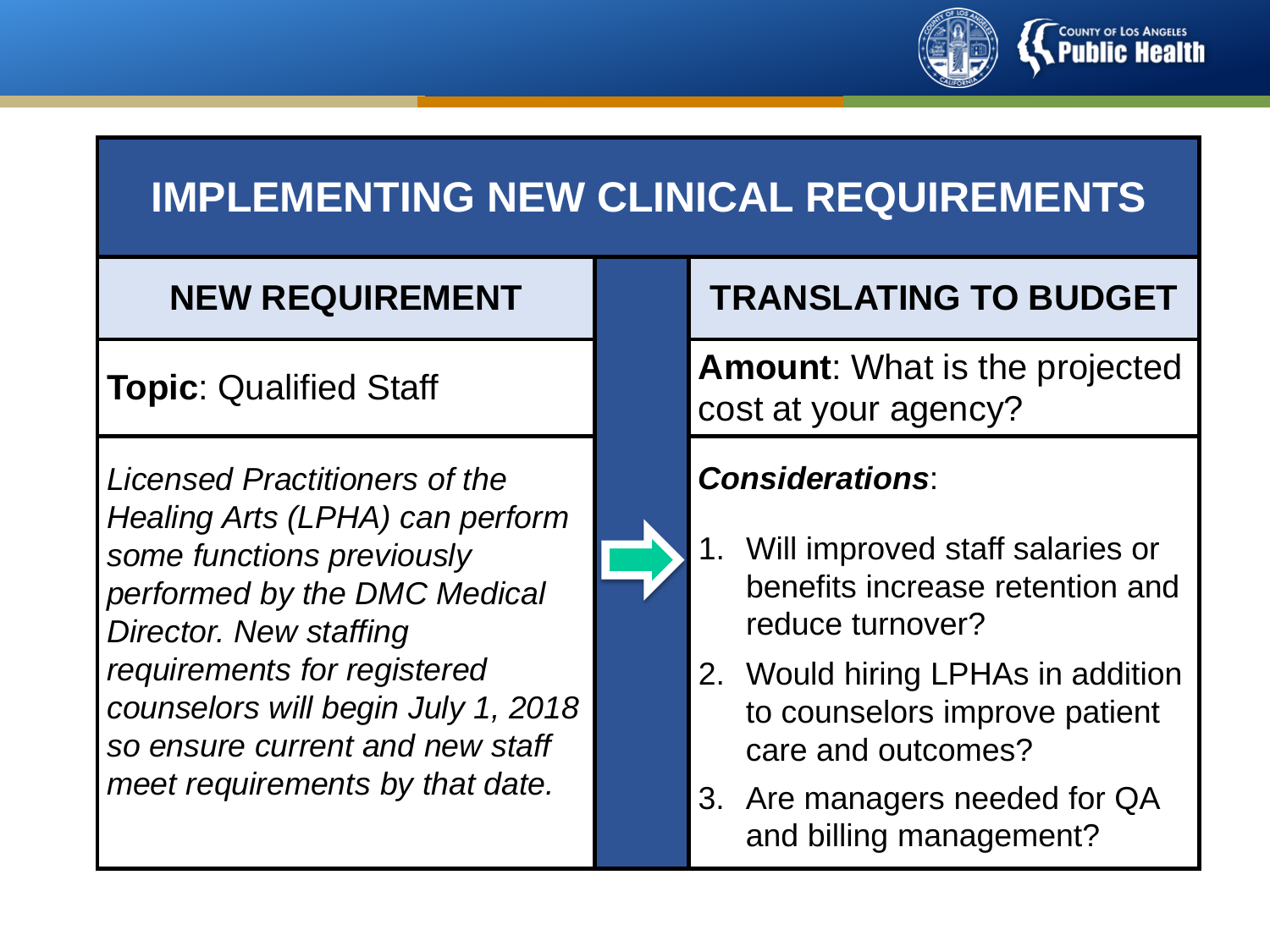

*No eligible Medi-Cal or My Health LA individual can be turned away because the application has not been submitted or is in-process, or the renewal is incomplete. Case management needs to be used to help patients acquire benefits while concurrently receiving treatment.* 



### **NEW REQUIREMENT | TRANSLATING TO BUDGET**

**Topic**: Benefits Acquisition **Amount**: What is the projected cost at your agency?

- 1. Who is assigned to help patients acquire benefits?
- 2. Are there processes in place to track and confirm eligibility monthly?
- 3. Is training required?
- 4. Is equipment required?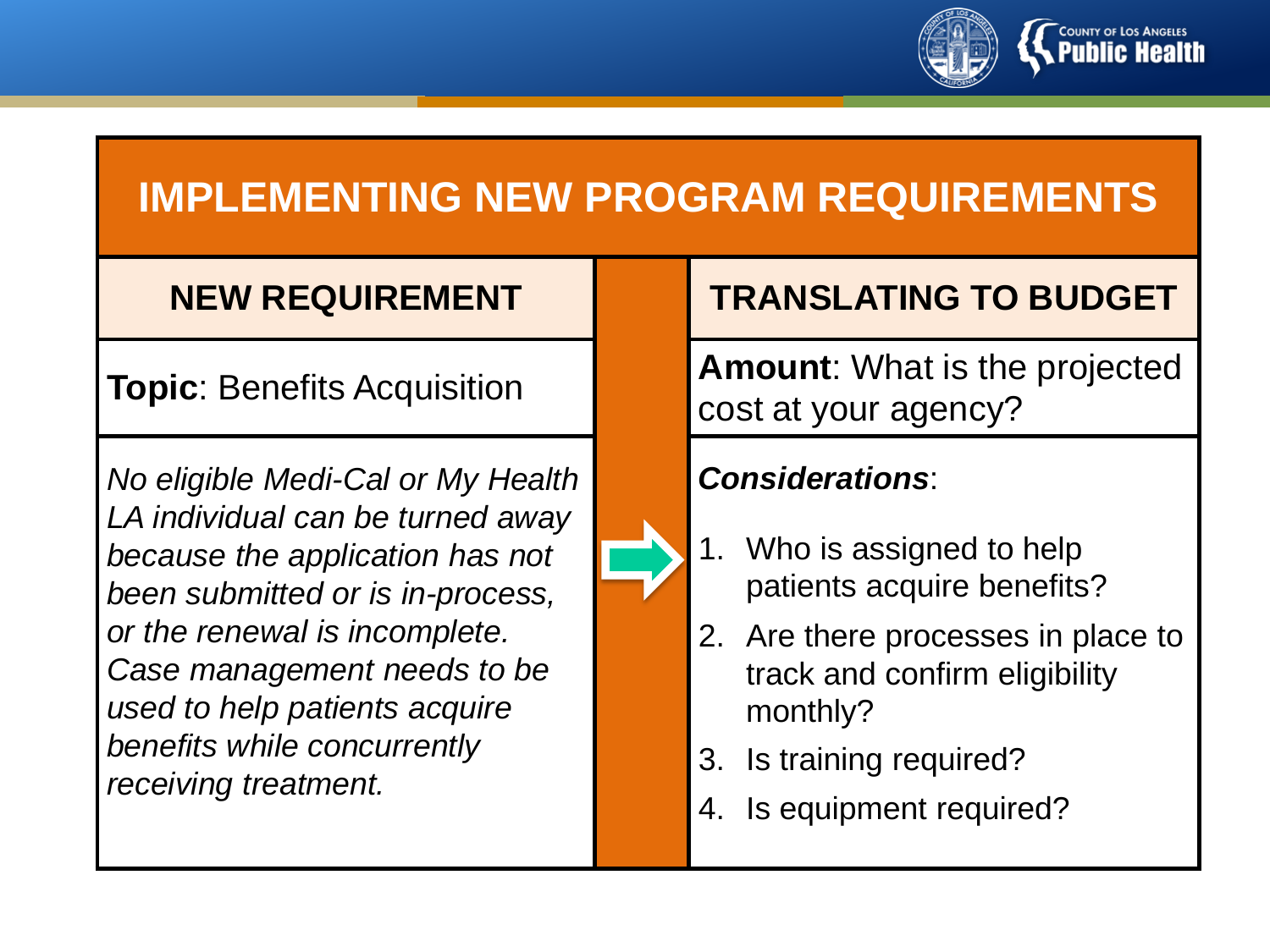

*Field-Based Services are allowable at select non-agency operated sites provided the location has been pre-approved by SAPC.* 



### **NEW REQUIREMENT TRANSLATING TO BUDGET**

**Topic**: Field-Based Services **Amount**: What is the projected cost at your agency?

- 1. Are there costs associated with any of these sites?
- 2. Are there any transportation (e.g. mileage) costs?
- 3. Do you have equipment (e.g., computers, cell phones) that can protect patient confidentiality if lost/stolen?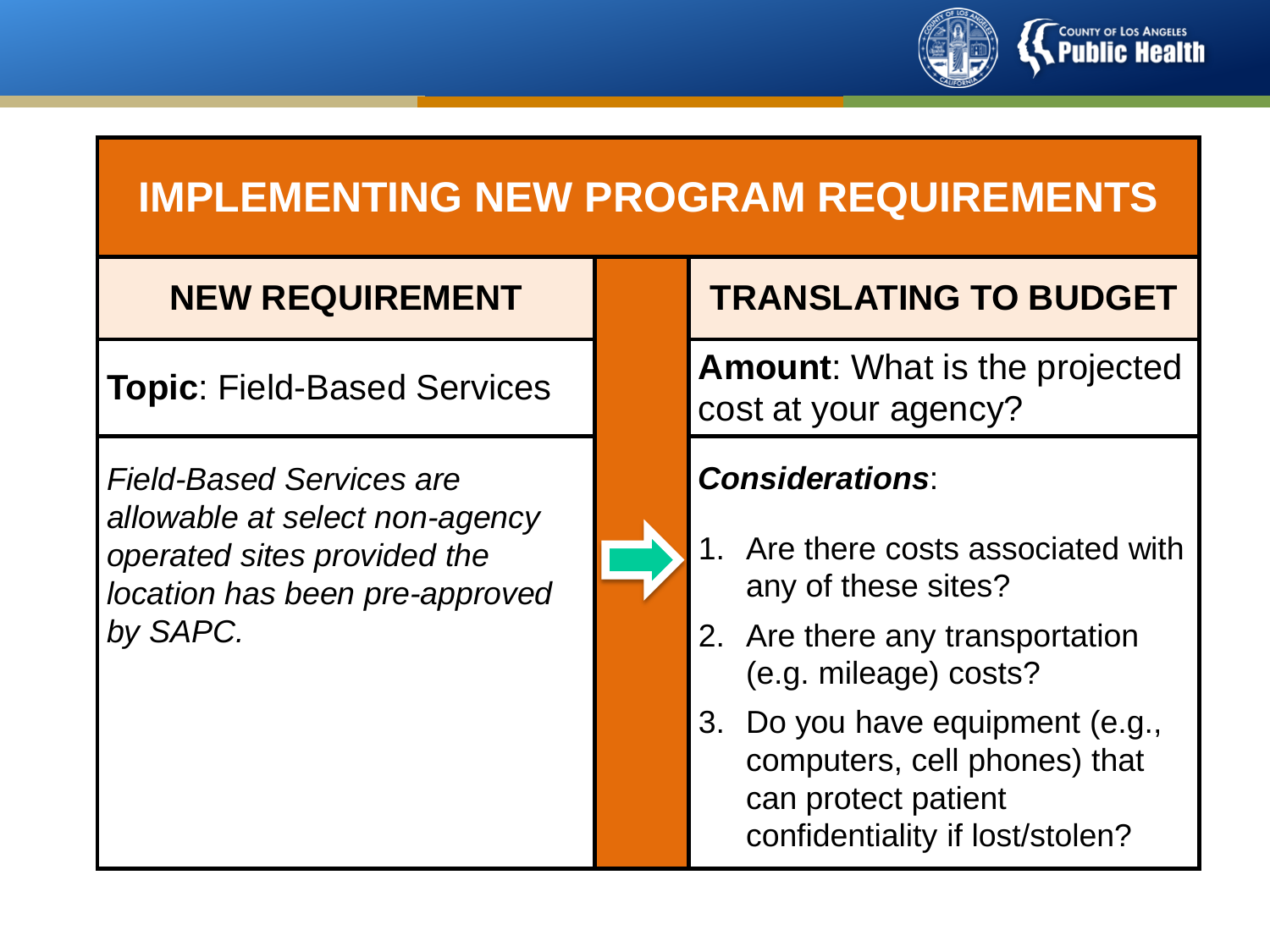

*42 CFR part 438 governs managed care requirements and these regulations must be complied with in addition to 42 CFR part 2 on confidentiality. This includes distributing SAPC's [Patient Handbook and Notice of](http://publichealth.lacounty.gov/sapc/NetworkProviders/Privacy/NoticePrivacyPracticeEnglish53017.pdf)  Privacy Practices to all patients either by e-mail or hardcopy.* 

## **NEW REQUIREMENT TRANSLATING TO BUDGET**

**Topic**: Patient Materials **Amount**: What is the projected cost at your agency?

- 1. How many staff need training?
- 2. Are there procedures in place?
- 3. If printing copies for patients, is this budgeted?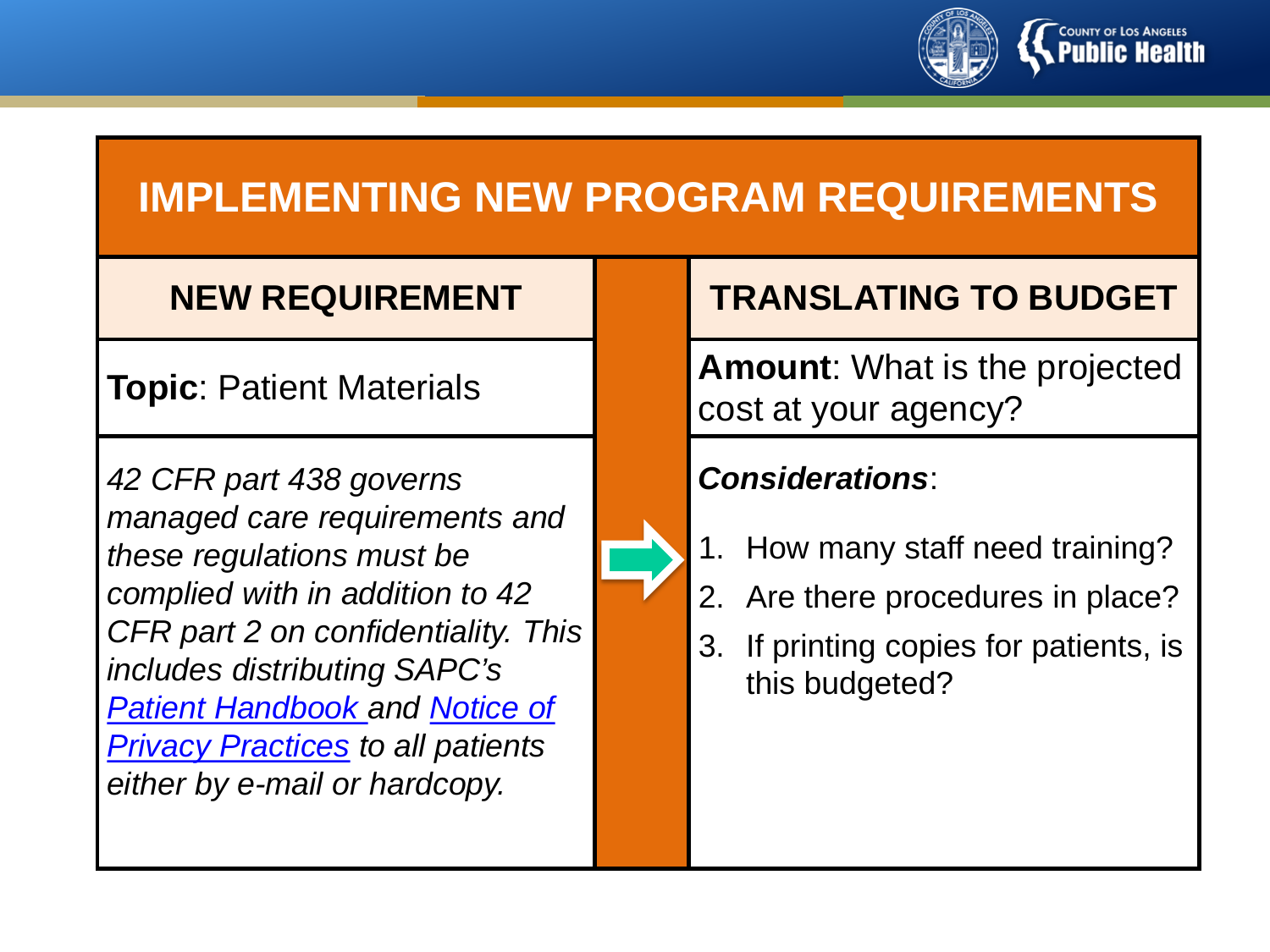

**Topic**: Provider Manual and Contact Bulletins

*The SAPC Provider Manual and Contract Bulletins describe how services must be delivered, and include information on clinical, program, contract, finance, and information technology matters.* 



### **NEW REQUIREMENT TRANSLATING TO BUDGET**

**Amount**: What is the projected cost at your agency?

- 1. Do all staff have a copy and understand requirements?
- 2. Is an internal training or other materials needed?
- 3. Are there other costs that need to be considered (e.g., finance quality assurance managers) to effectively implement these new requirements?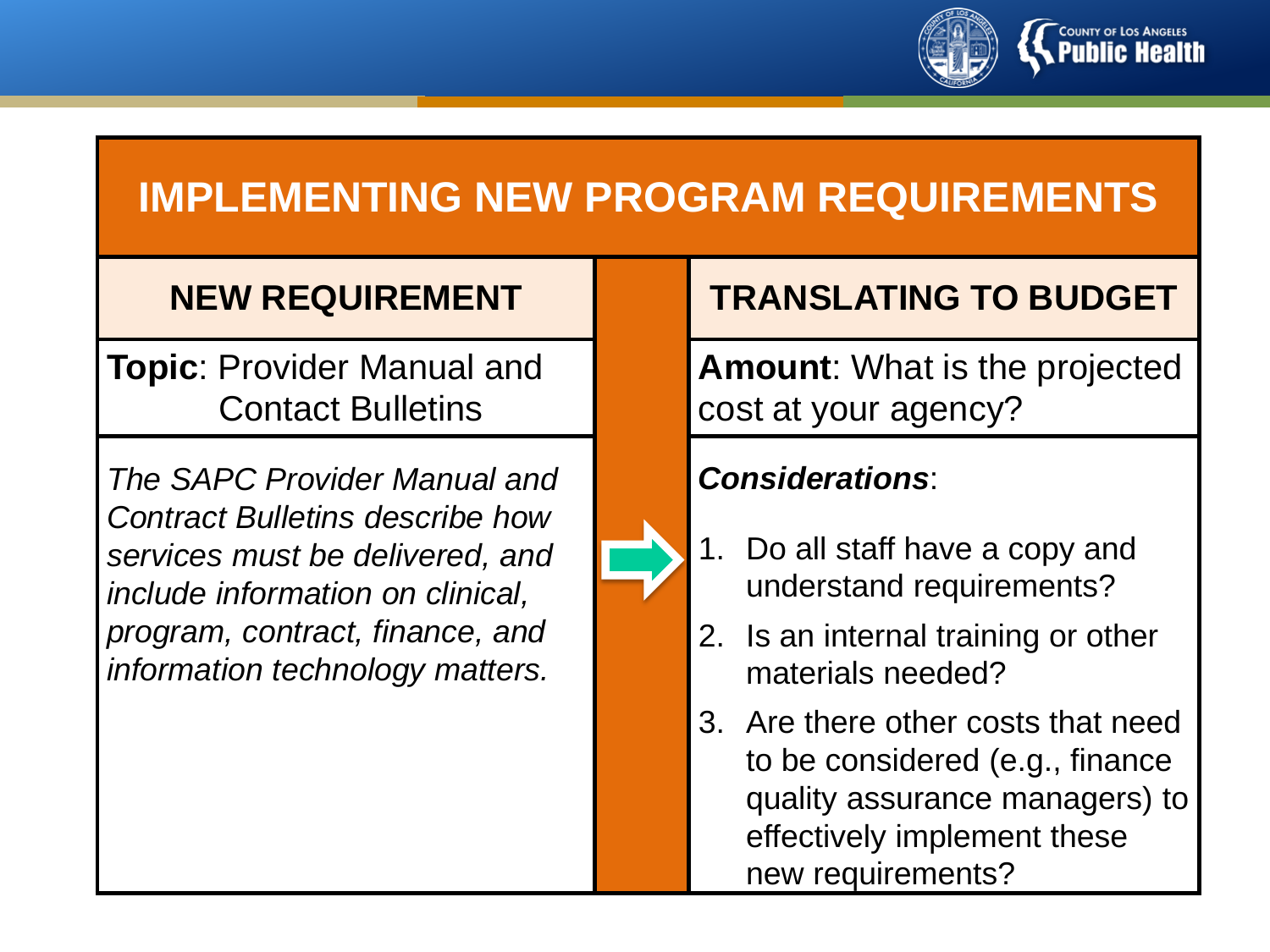

# **IMPLEMENTING NEW ADMIN REQUIREMENTS**

*The Substance Abuse Service Helpline (SASH) will schedule appointments in real time whenever possible and the Service and Bed Availability Tool (SBAT) must be updated daily.* 



### **NEW REQUIREMENT TRANSLATING TO BUDGET**

**Topic**: SASH and SBAT **Amount**: What is the projected cost at your agency?

- 1. Is a receptionist or other staff always available during regular business hours?
- 2. What are the potential losses in referrals if nobody is available to receive SASH calls?
- 3. How will the SBAT be updated?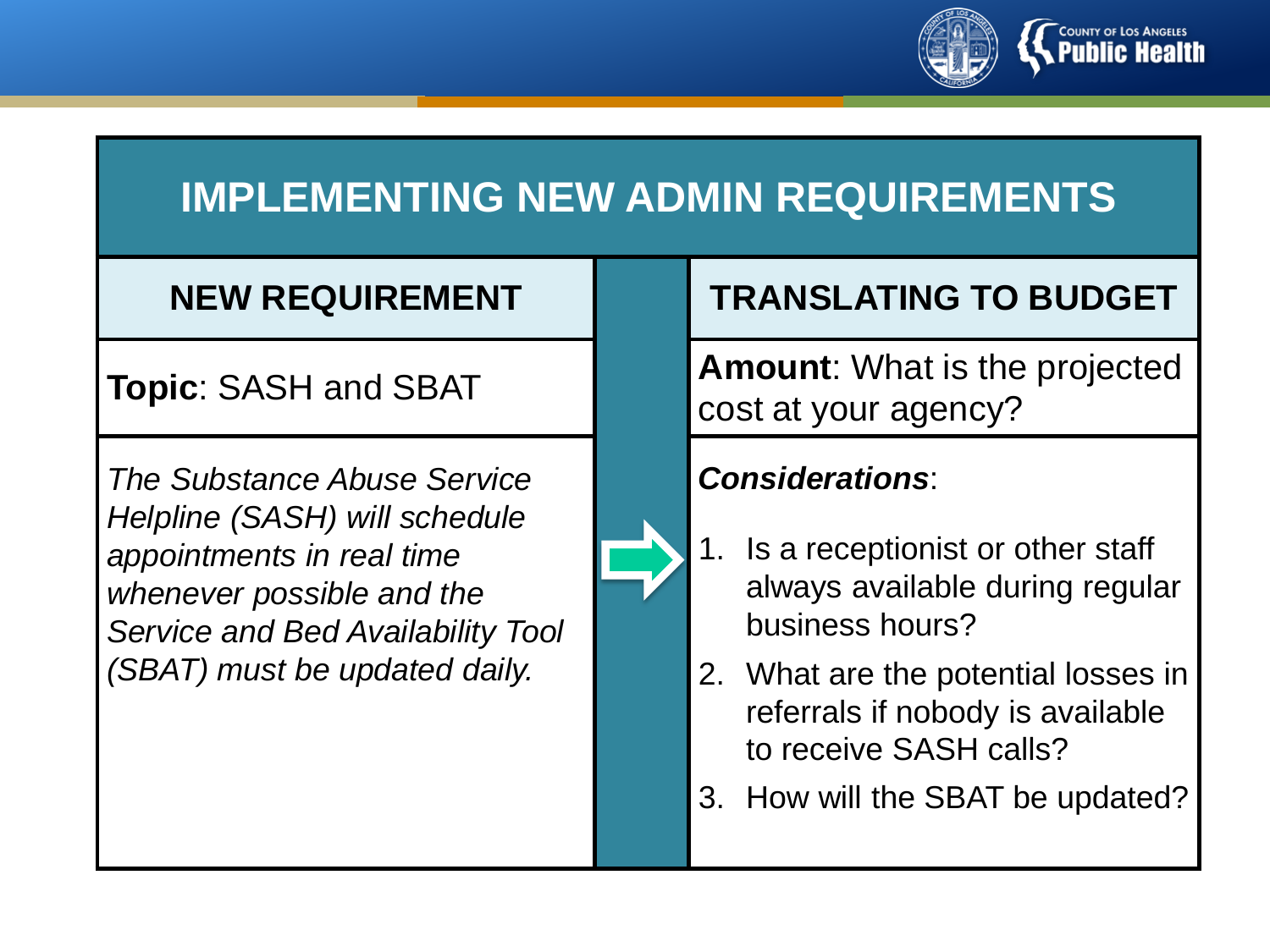

# **IMPLEMENTING NEW ADMIN REQUIREMENTS**

*Use of an approved electronic health record (EHR) is required. Sage will be available free of charge for agencies who do not wish to purchase their own EHR. Minimum requirements for your computer system are outlined in [Bulletin #17-02-START.](http://publichealth.lacounty.gov/sapc/Bulletins/START-ODS/Bulletin17-02mcis.pdf)* 



### **NEW REQUIREMENT TRANSLATING TO BUDGET**

**Topic**: EHR or Sage **All Constanting Amount**: What is the projected cost at your agency?

- 1. Is it better to use Sage?
- 2. Do you have enough computers for counselor and clinical staff?
- 3. Do your computers comply with SAPC requirements?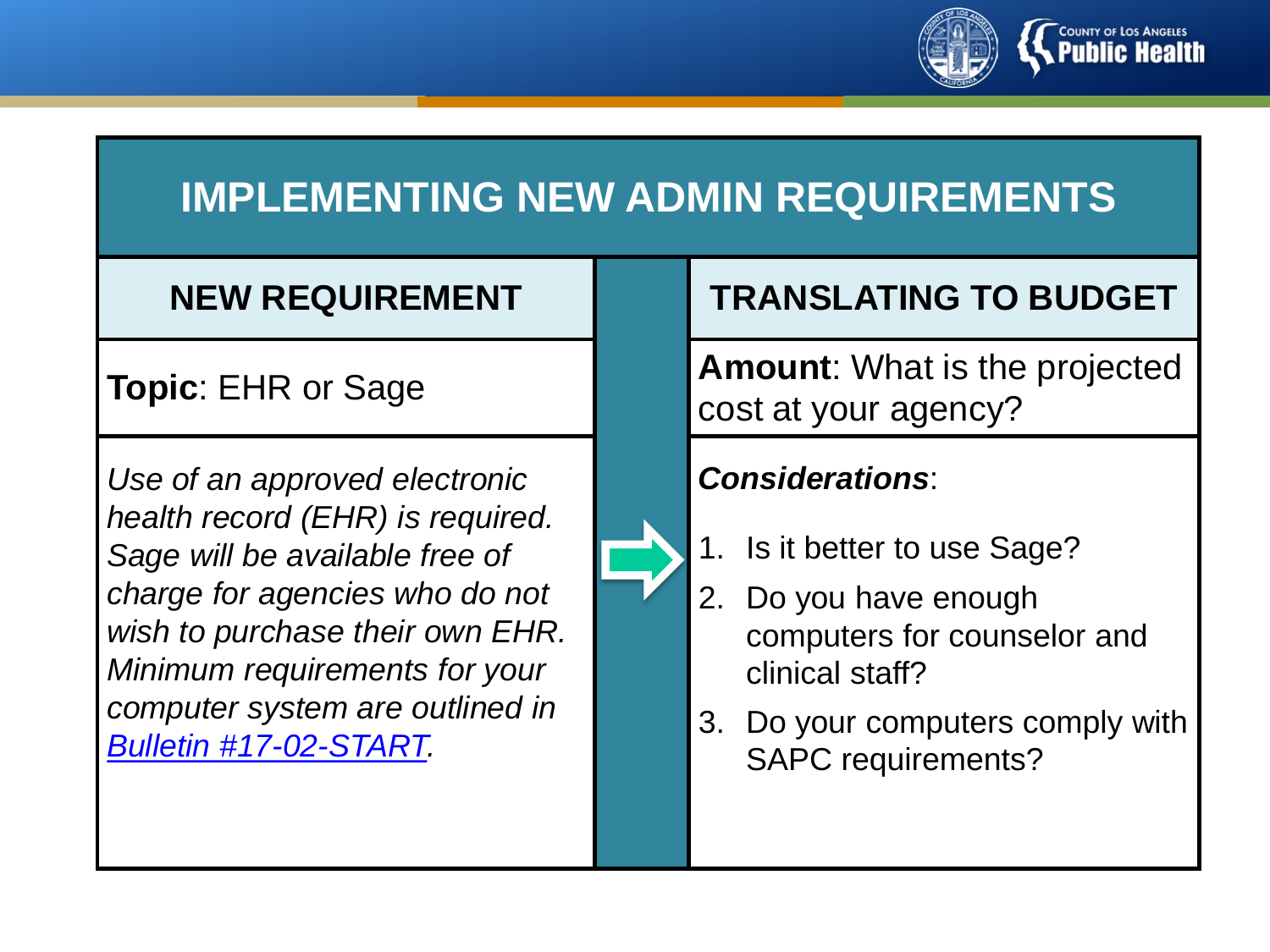

## **IMPLEMENTING NEW ADMIN REQUIREMENTS**

*All agency-operated SUD treatment sites need to be DMC site certified before delivering services to DMC eligible patients.* 

*All DMC requirements and updates need to be implemented and timelines followed.* 



### **NEW REQUIREMENT TRANSLATING TO BUDGET**

**Topic**: DMC Site Certification **Amount**: What is the projected cost at your agency?

- 1. Are any sites pending? If yes, what impact will this have on ability to cover costs?
- 2. Are there staff assigned and procedures in place to submit DHCS required documents and updates related to DMC?
- 3. What are your certification and recertification costs?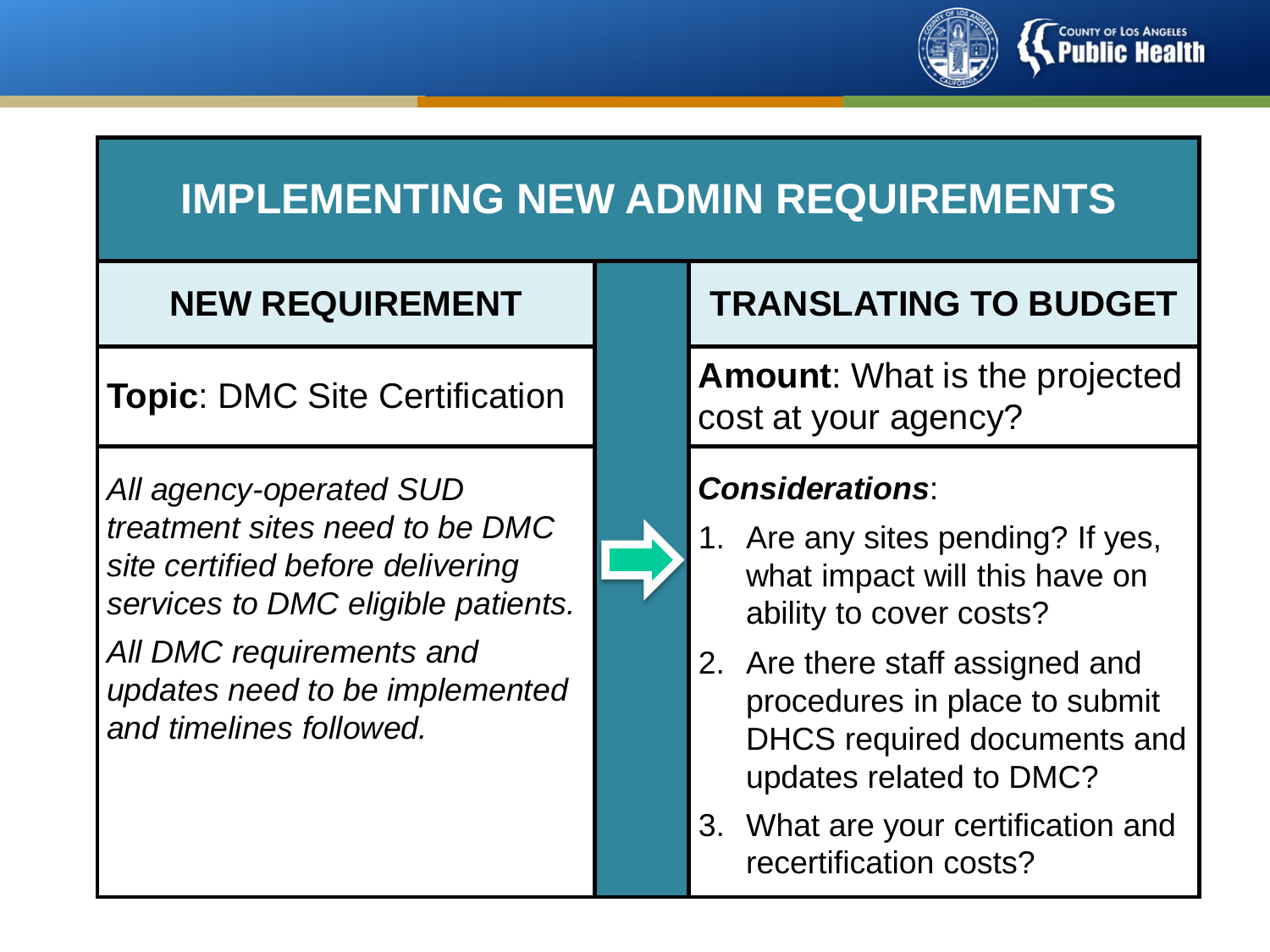

# **BUILDING IN COSTS OF ENHANCEMENTS INTO THE BUDGET**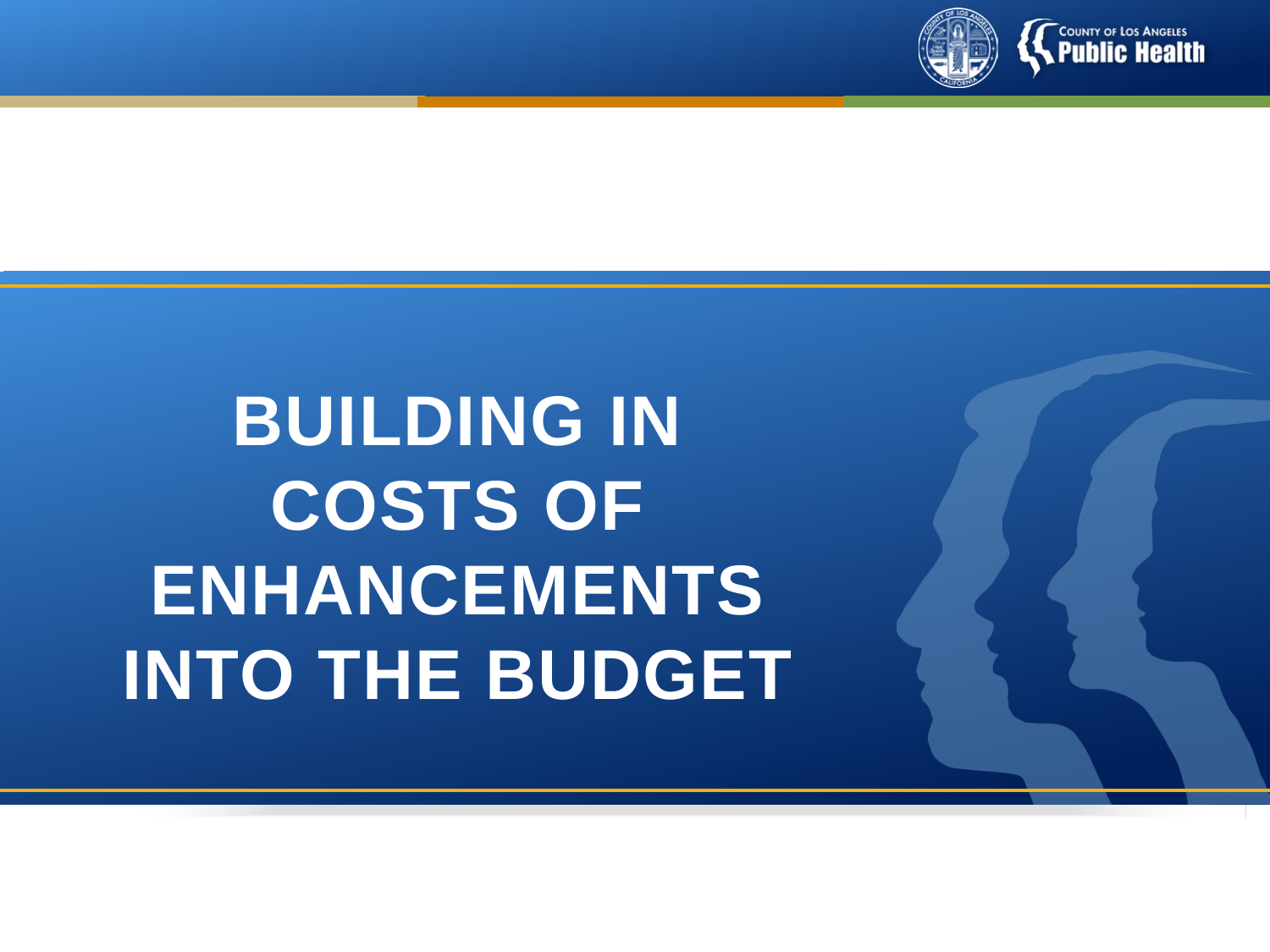

### **IMPLEMENTING NEW PROGRAM ENHANCEMENTS**

• **Is the facility inviting to patients and does it make them feel valued?** 

 *Minor facility updates (e.g., paint, furniture) that will directly impact patient care are an allowable expenses.* 

# • **Do the days and hours of operation reflect patient needs and preferences?**

 *Additional staff and facility costs may be fully covered by new revenue. Evaluate patient preferences to determine if it is financially viable to expand, including whether you may get more referrals from the SASH based on expanded intake/assessment days/hours.*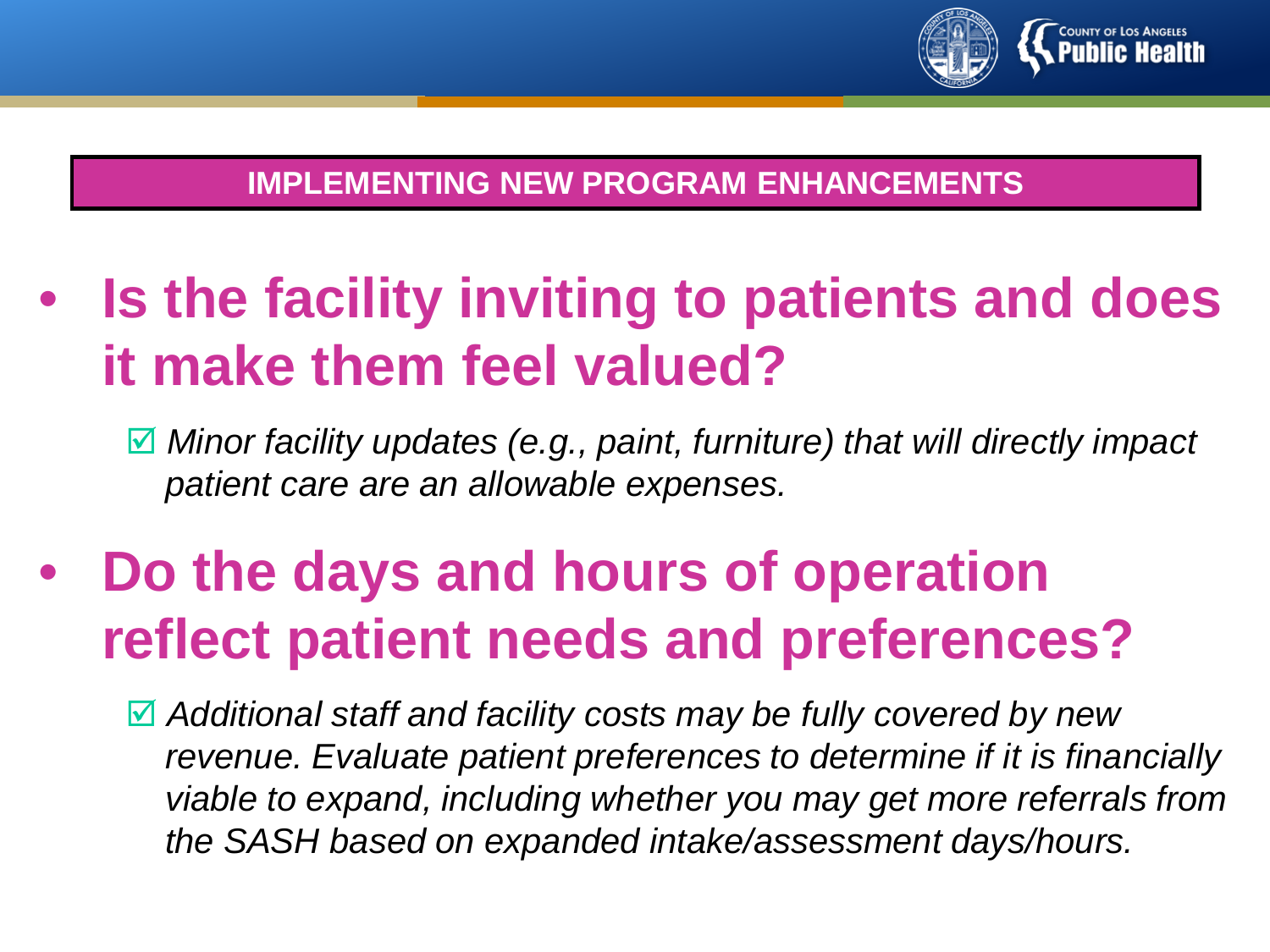

### **IMPLEMENTING NEW PROGRAM ENHANCEMENTS**

# • **Do you offer the full continuum of care?**

 *If you refer a lot of patients to other providers for non-offered levels of care, you may want to consider expansion if the volume is there.* 

# • **Are you maximizing referrals from health plans and County agencies?**

 *Limited costs to revitalize your website, social media platforms, and patient education materials (including translation) are allowable costs provided if it improves the patient experience.*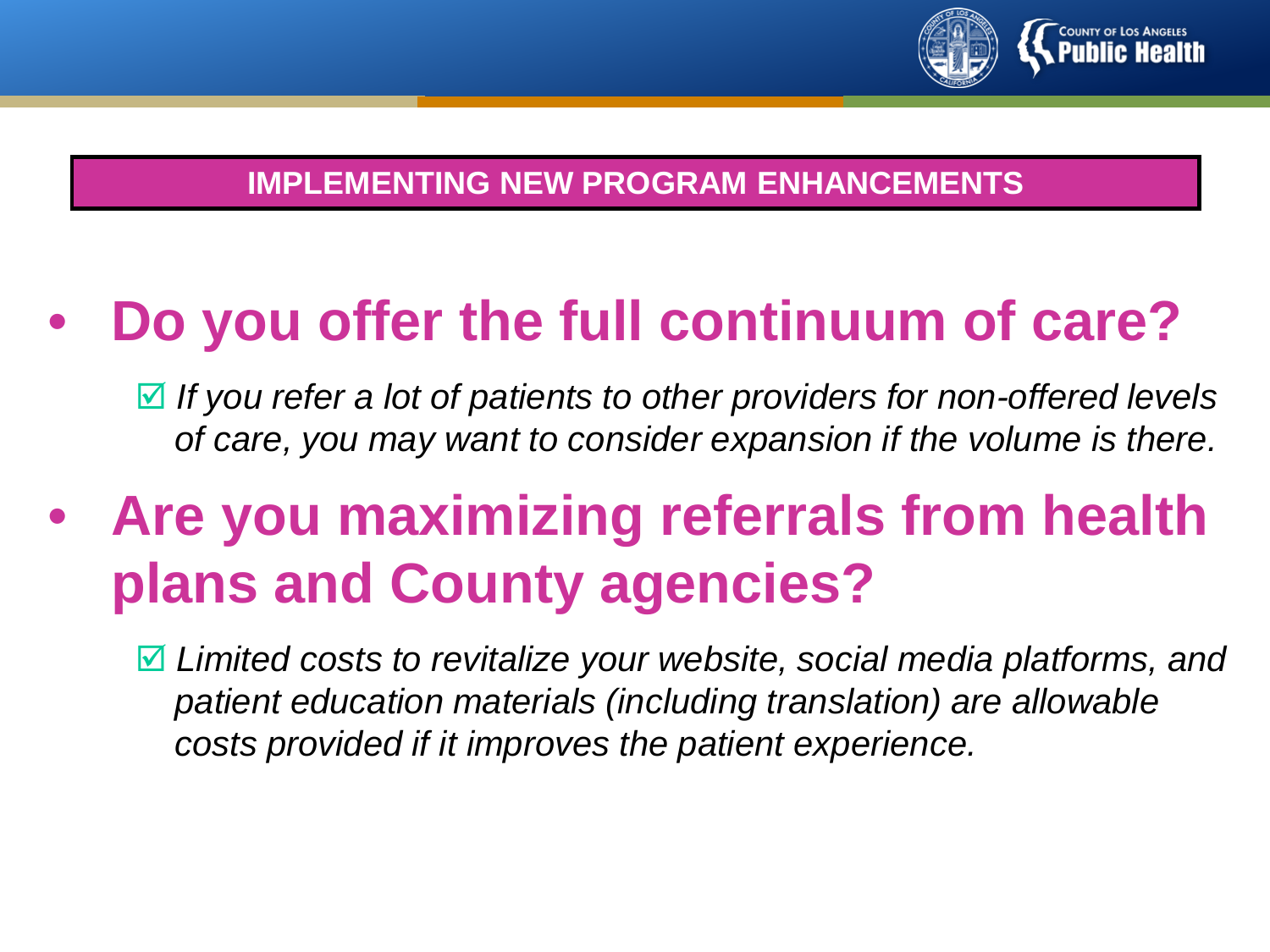

# **WHEN TO INVEST?**

Some investments need to occur now to ensure contract compliance while others can occur later in the fiscal year once additional funds come in due to the enhanced rates, but…

## **REMEMBER**

If your costs are lower at cost reconciliation time than you were reimbursed, funds will be recouped…so plan your investments now!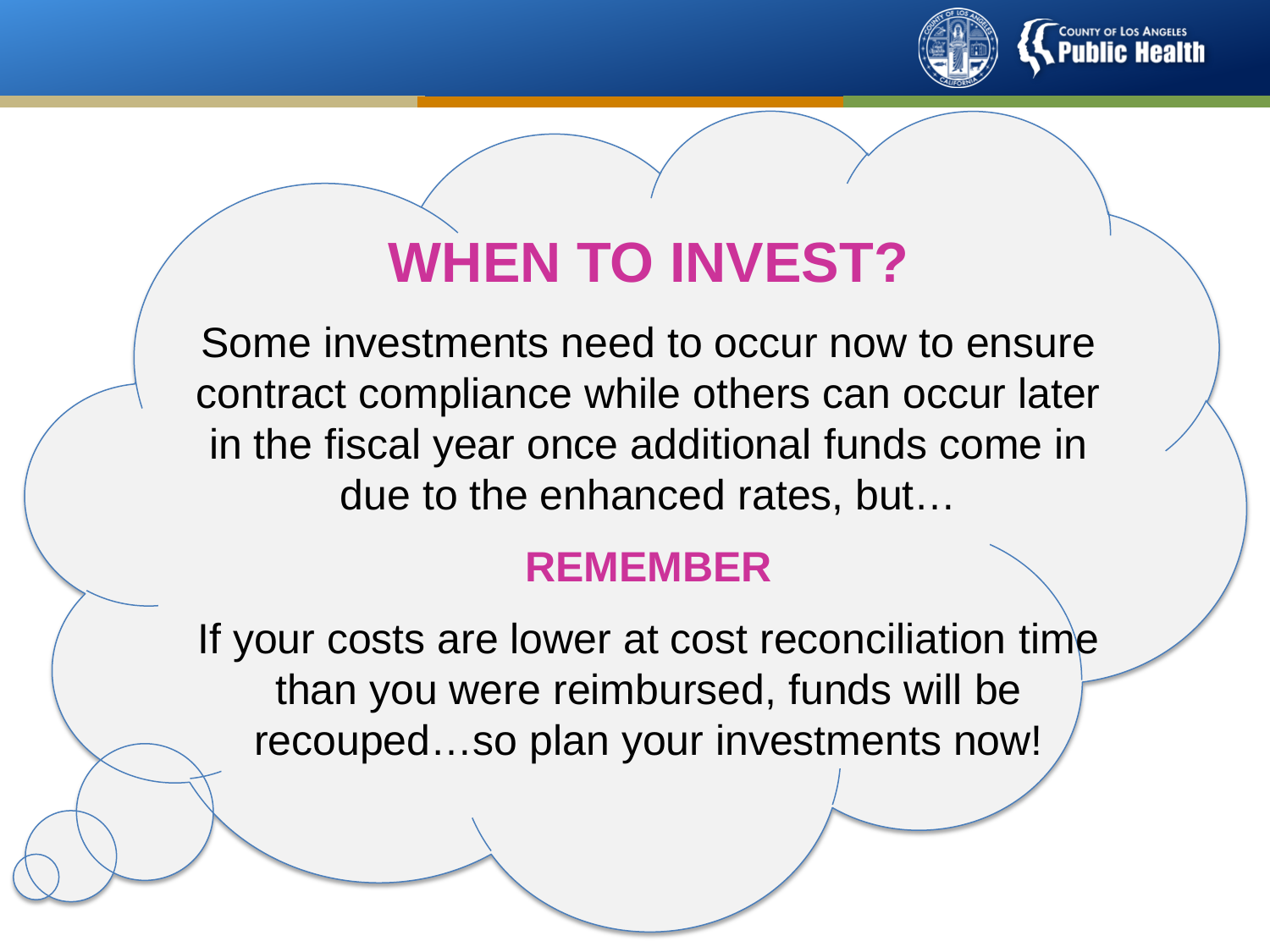

# **PATIENTS SERVED DETERMINES REIMBURSEMENT NOT COSTS**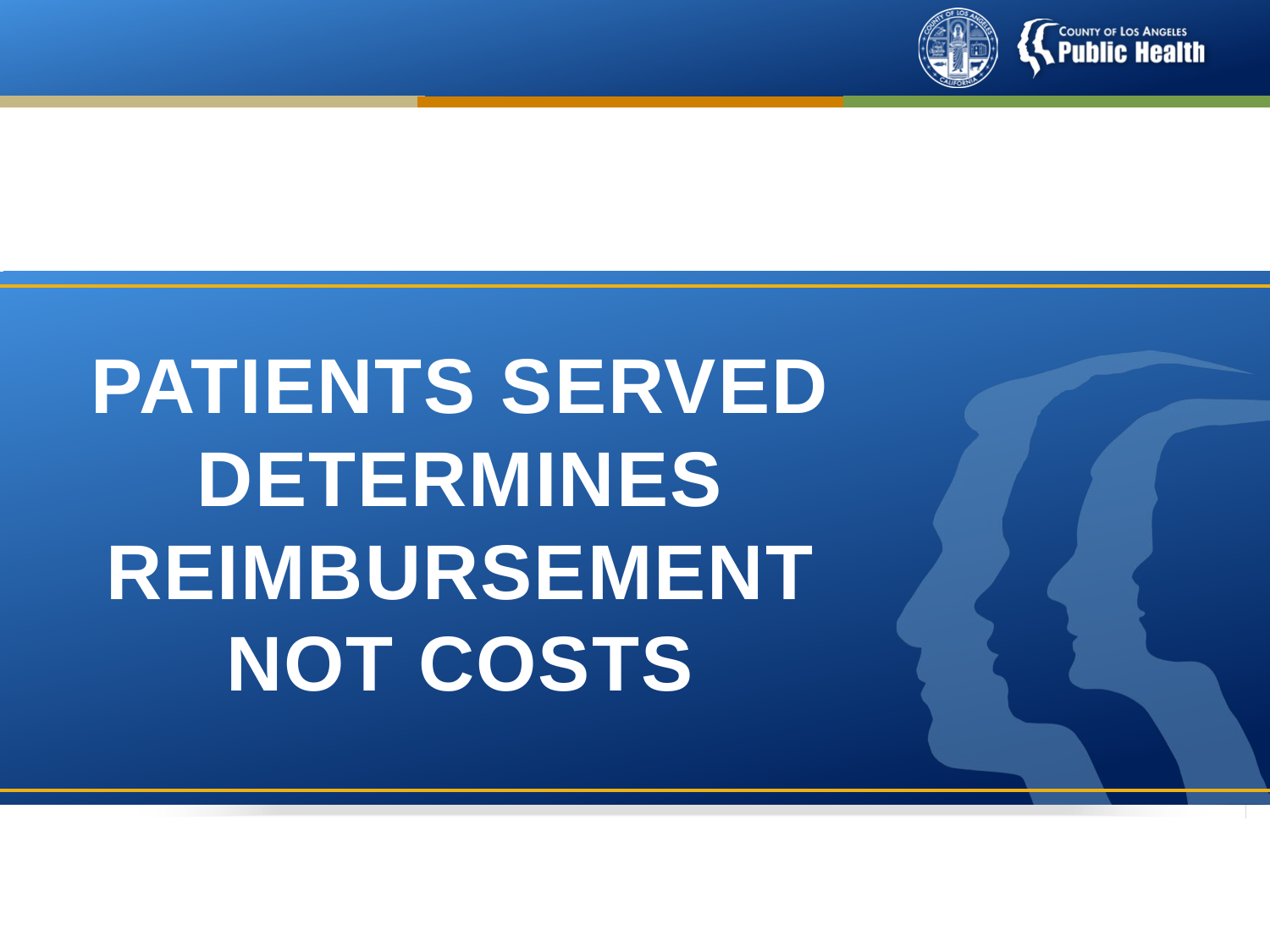

# **To Cover Your Annual Costs You Must Serve Enough Medi-Cal and My Health LA Eligible People and Deliver Enough Medically Necessary Services**



**If you have \$120,000 in costs how many people need to be served with how many units of service?**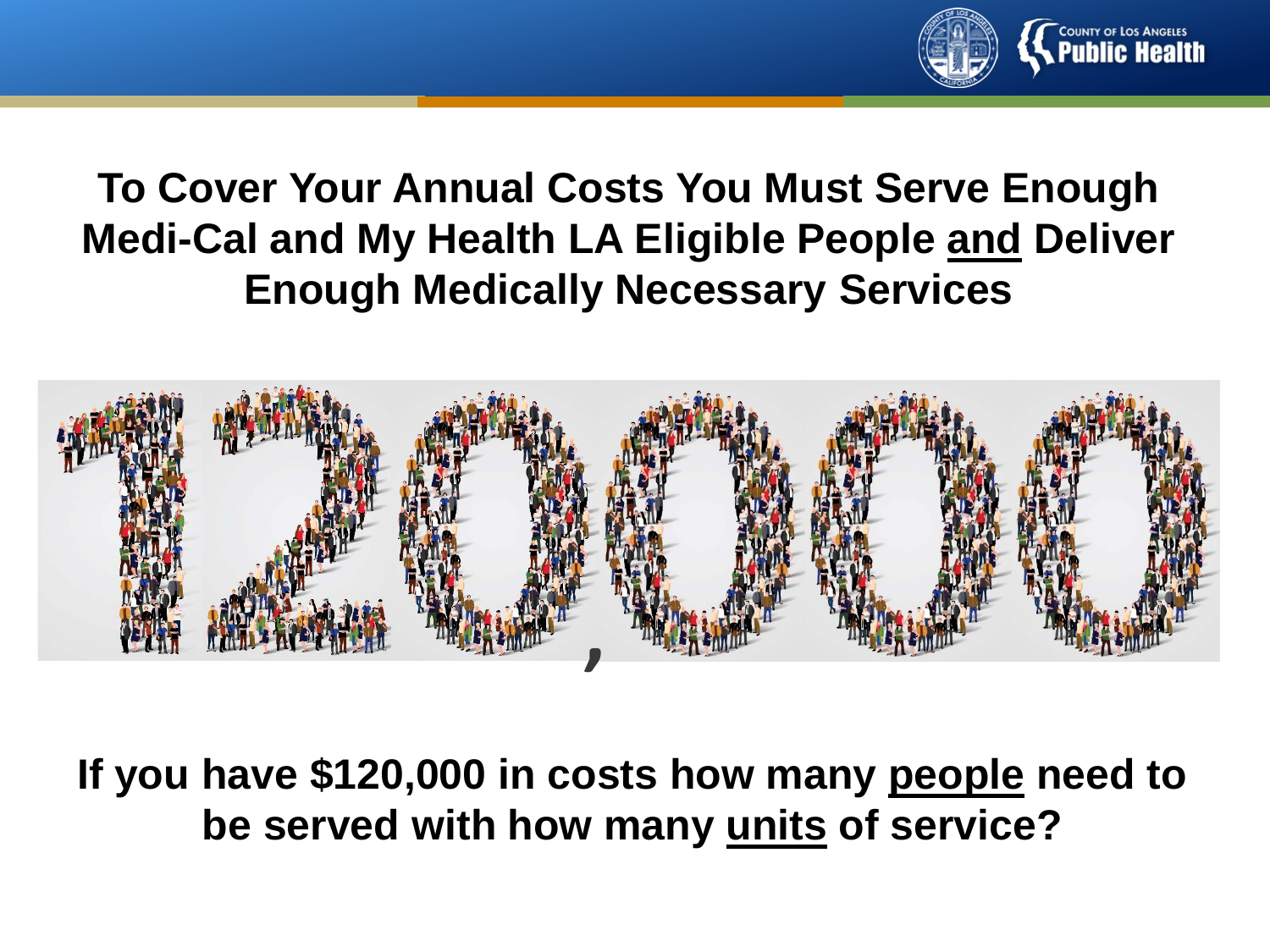

**If your agency does not currently have the volume of patients needed to provide medically necessary services at the appropriate frequency to cover costs, what business development efforts need to occur?**

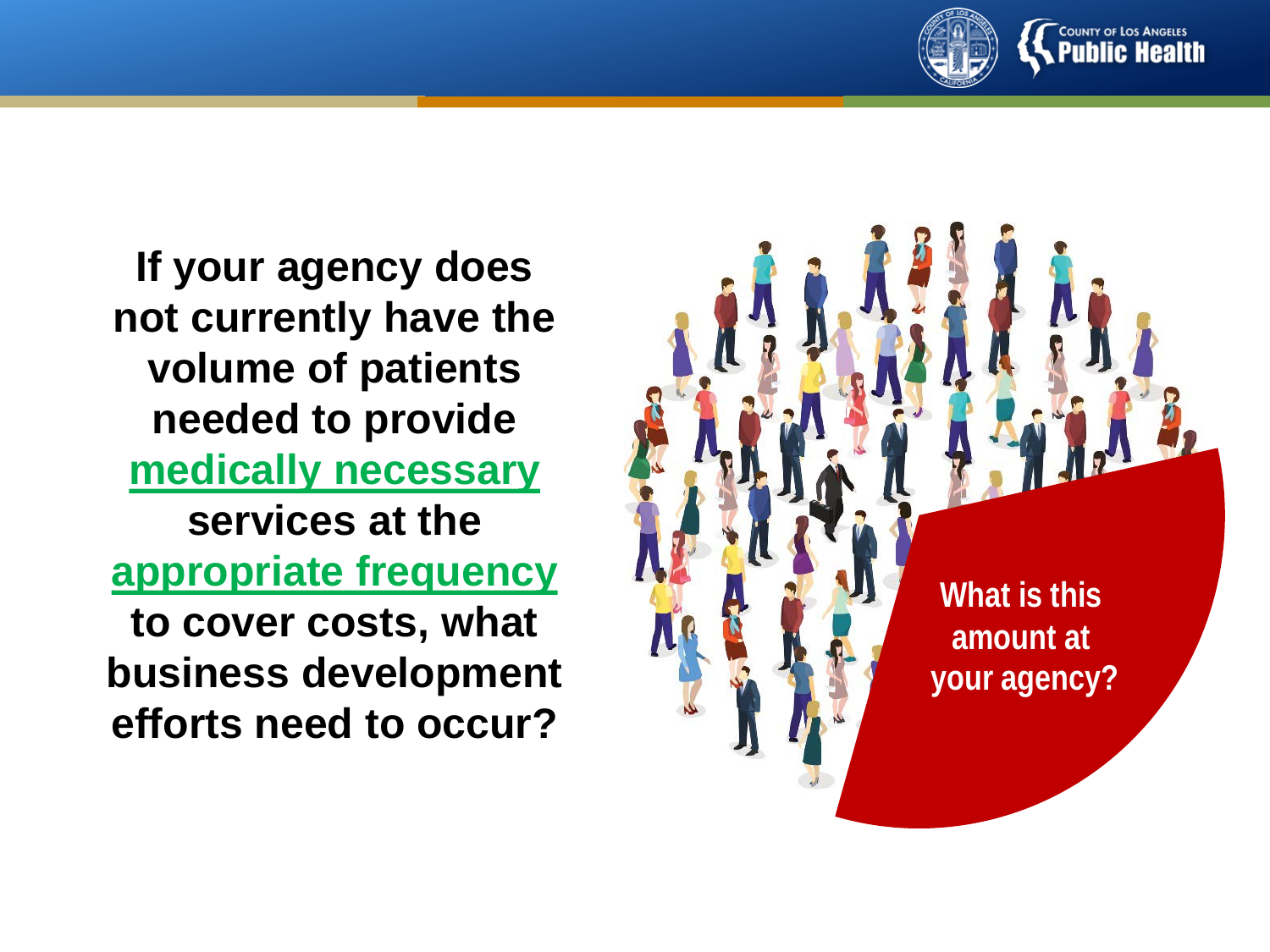

## **Reimbursement FY 2016-2017: Cost Settlement**



**If fee-for-service claims for patients served is below allowable expenditures, SAPC covers the difference.**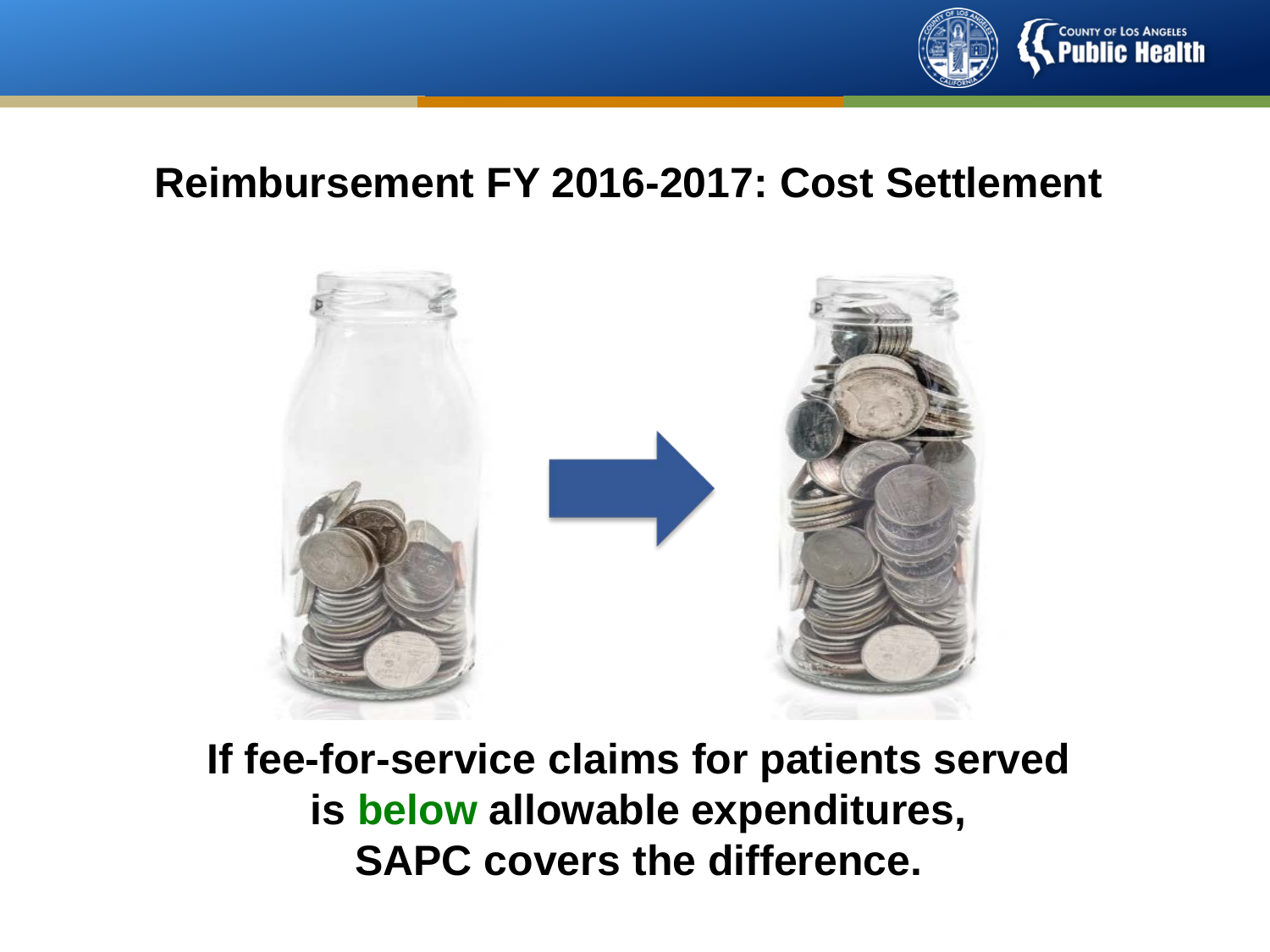

## **Reimbursement FY 2017-2018: Cost Reconciliation**



**If fee-for-service claims for patients served is below allowable expenditures, SAPC does not cover the difference.**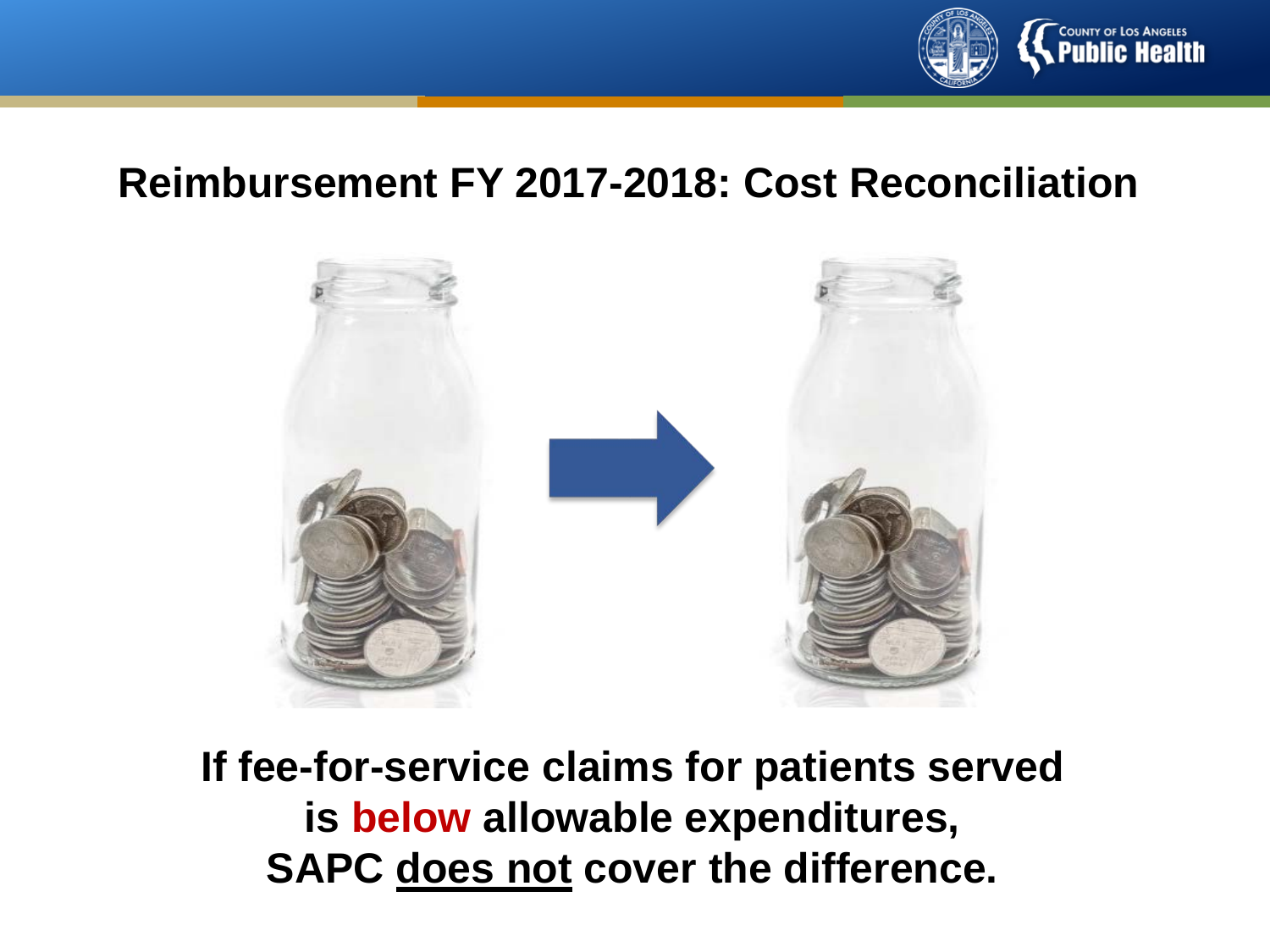



# **BUDGETS DON'T DETERMINE SERVICES DELIVERED**

*Patient treatment plans cannot be designed to draw patients into services as a means to cover the agency's fixed costs.*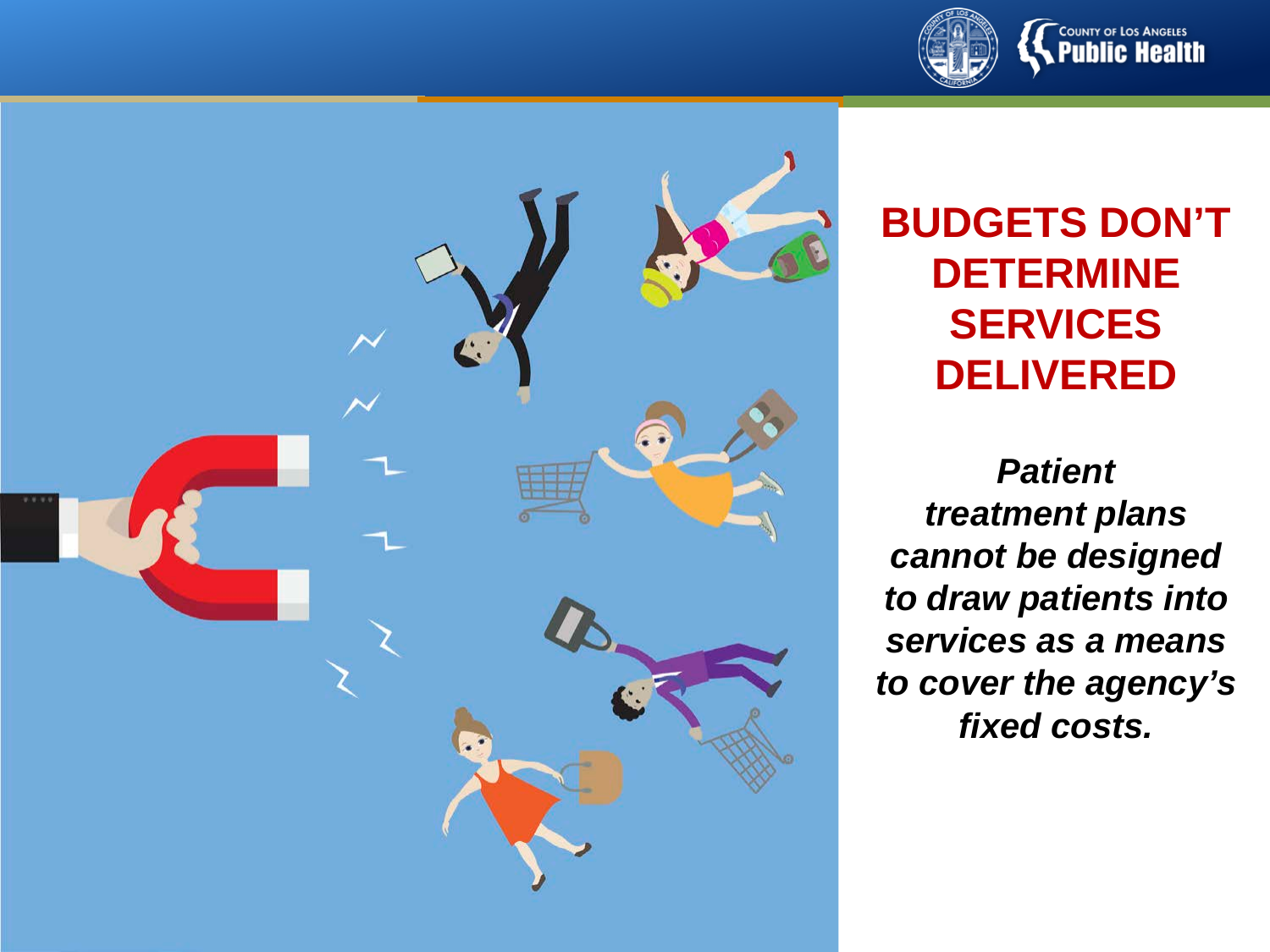

# **WHAT IS YOUR PLAN TO TRACK UTILIZATION AND MANAGE COSTS?**

Start tracking utilization and productivity of staff now, and understand the impact this will have on your budget if targets are not achieved, and…

## **ADJUST RAPIDLY**

If you are not receiving enough referrals. You may need to conduct marketing and outreach efforts.